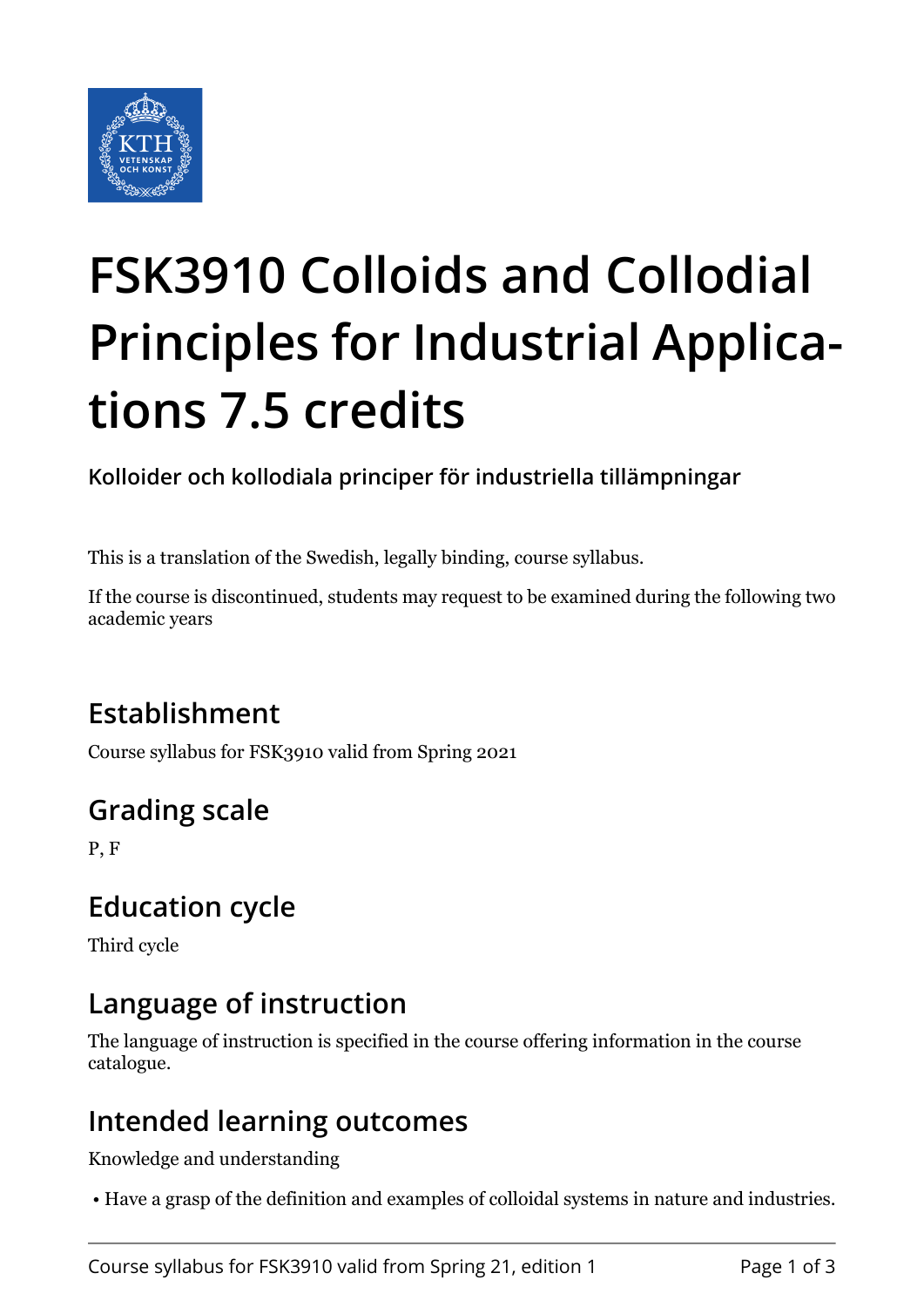- Understand the phenomena, physical and chemical characteristics of colloidal systems existed in nature, consumer products, and industrial sectors.
- Demonstrate comprehension of influential factors of colloidal system.
- Grasp the fundamental equations and key properties of colloidal system.
- Estimate and calculate physical parameters of colloidal system.

Skill and abilities

- Be familiar with methods and instrumentation on characterization of colloidal system.
- Obtain the knowledge and mechanism of measurement techniques.
- Demonstrate ability to explain why and how colloidal and surface chemistry govern in certain scenario.
- Apply colloidal principles for problem solving in related research fields.
- Develop constructive thinking and suggest suitable strategies to improve the application of colloidal system in current and emerging areas.

#### **Course contents**

The theme of the course is on the phenomena characteristics of colloidal system and the theories and the techniques used to study these characteristics. Colloids are everywhere that we look and have fundamentally influenced our lives, with a wide range of applications from food, pharmaceuticals, healthcare, cosmetics, ink, agrochemicals to optical display, sensing, renewable energy (to name a few). It is both a multi- and interdisciplinary topic and is not good to be taught in a non-coherent way as a part of general physical chemistry course. Therefore, this course aims to cover the basic science, important physical rules, and key factors governing the colloidal systems, which will help elucidate the properties of materials and create/improve the respective applications.

The main content of this course can be categorized into three aspects:

- Key phenomena, properties, and fundamental laws of colloids, including forces in transport phenomena, optical, kinetics, hydrodynamic, electrokinetics, rheology properties and stability, properties of surfaces and interfaces in colloidal system.
- Characterization methods and instrumentation, such as spectrophotometers and electron microscopy.
- Colloidal systems and important component, such as emulsion, colloidal nanoparticles, surfactants, macromolecules and hydrogels.

## **Specific prerequisites**

This course is open to doctoral students admitted to doctoral education at KTH and doctoral students from other universities.

#### **Examination**

• ANN1 - Quiz and presentation, 2.5 credits, grading scale: P, F